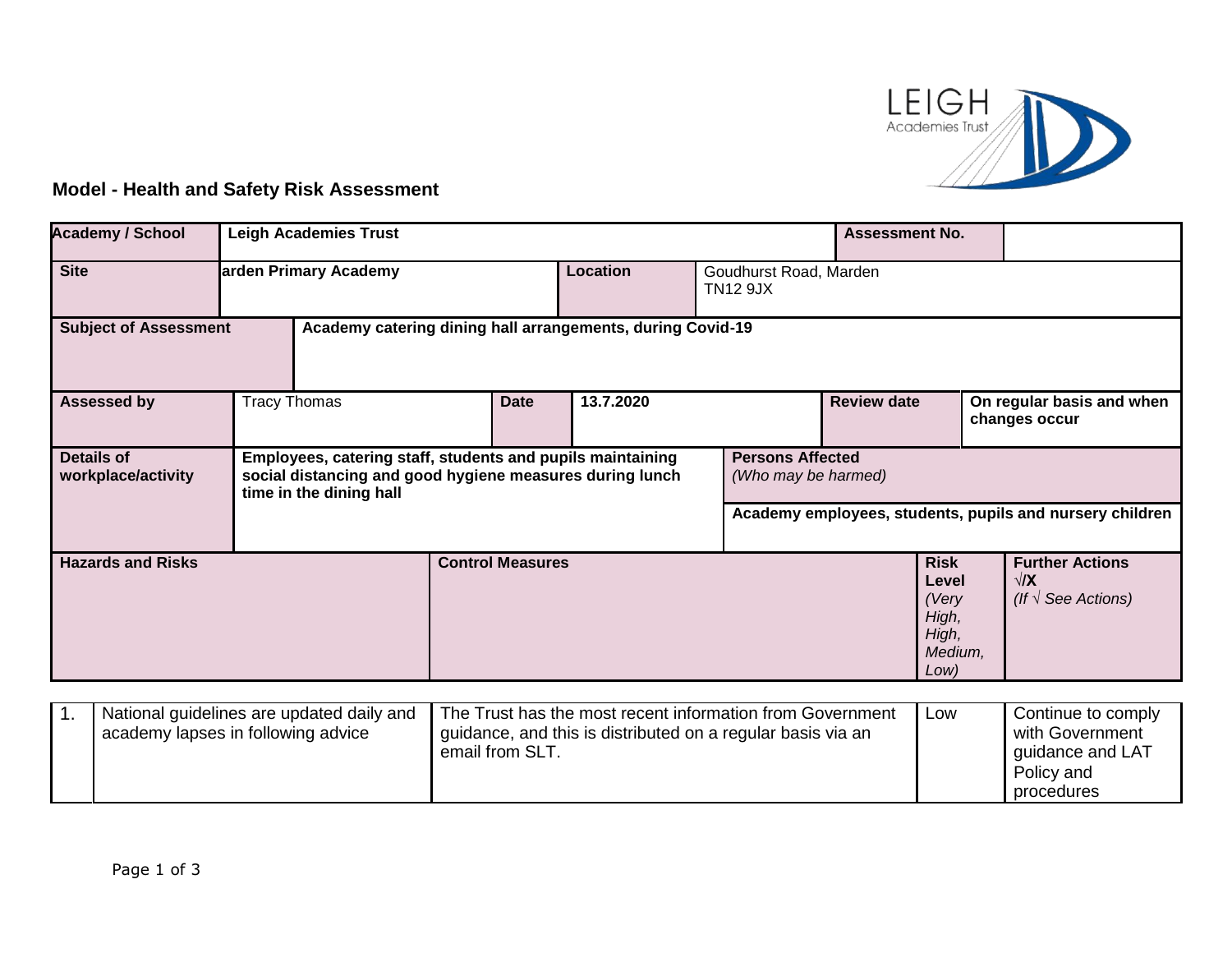|  | All employees and LAT catering staff to comply with LAT<br>policy, procedures and risk assessments. Catering<br>contractors to have their own risk assessments in place for |  |
|--|-----------------------------------------------------------------------------------------------------------------------------------------------------------------------------|--|
|  | I the kitchen environment.                                                                                                                                                  |  |

| 2. | Staff, students and pupils not following<br>social distancing  | Students / pupils are to follow Government guidelines for 1-2<br>metre social distancing where possible.<br>Ideally staff should remain at 2 metres distance in all<br>circumstances since it lowers the risk of transmission.<br>Tape and arrows to be put in place in the dining hall at 2M<br>distance to ensure employees, catering staff, students and<br>pupils follow social distancing where practicable.<br>Dining hall tables to be arranged so that social distance<br>measures can be implemented<br>Follow 2M distances where possible at all times whilst carrying<br>out general duties | Medium | Review social<br>distancing measures<br>and Government<br>guidelines on a<br>regular basis                                                    |
|----|----------------------------------------------------------------|--------------------------------------------------------------------------------------------------------------------------------------------------------------------------------------------------------------------------------------------------------------------------------------------------------------------------------------------------------------------------------------------------------------------------------------------------------------------------------------------------------------------------------------------------------------------------------------------------------|--------|-----------------------------------------------------------------------------------------------------------------------------------------------|
| 3. | Hygiene and infection control measures<br>not being adhered to | Windows to be opened to ensure good ventilation and fresh<br>air<br>Students and pupils are to be kept in their "bubbles" or groups,<br>consider eating outside if the weather is fair<br>Ensure sanitiser is available in the dining hall at all times.<br>Monitor use and ensure that stocks are replenished as<br>necessary<br>Students and pupils must wash hands with soap and running<br>water or hand sanitiser before break and lunch and then again<br>after break and lunch.                                                                                                                 | Medium | Continue to monitor<br>on a regular basis<br>and act on changes<br>as appropriate.<br>Follow LAT policy,<br>procedures and risk<br>assessment |